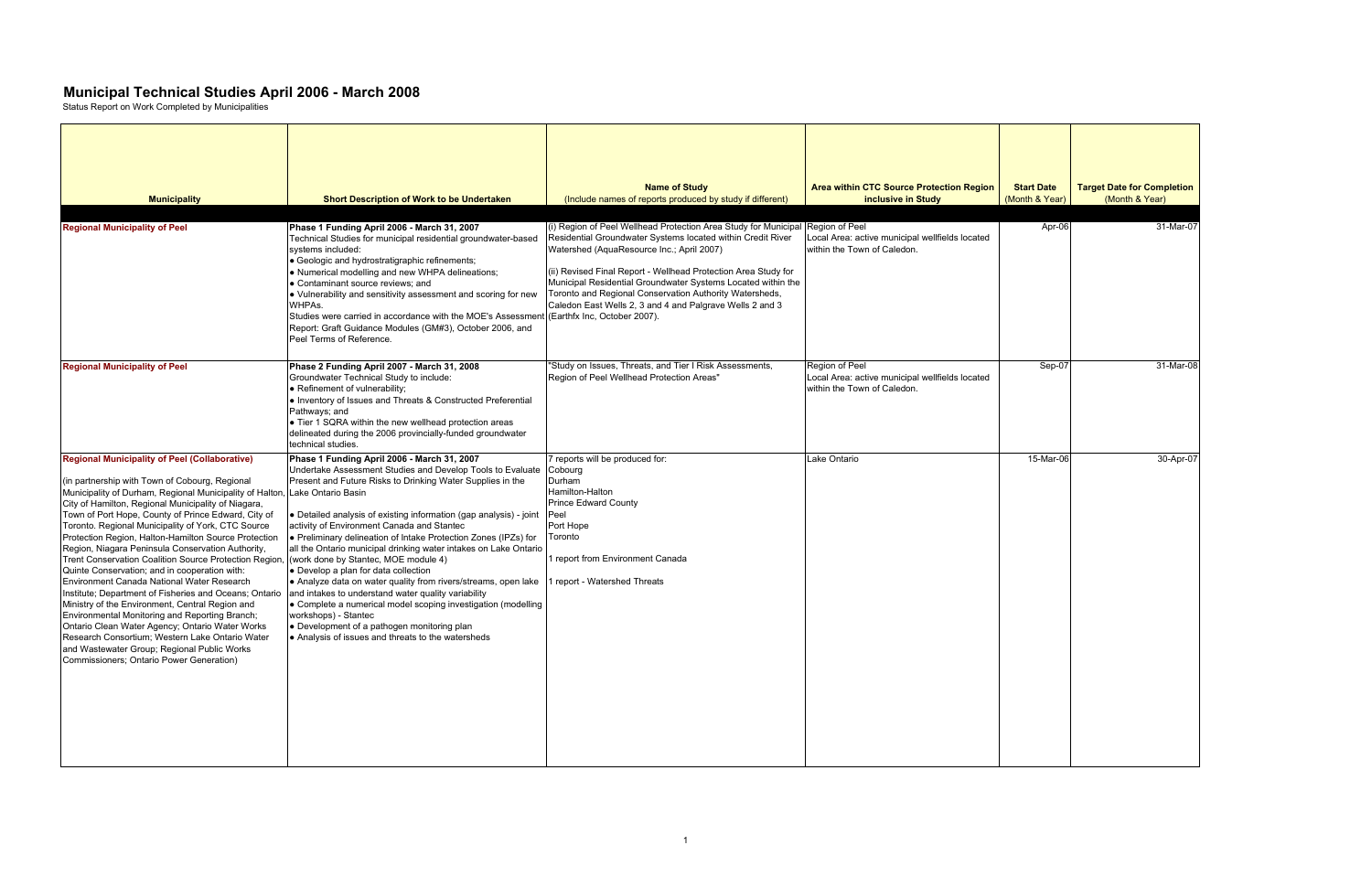| <b>Funding Received</b> | <b>Staff Resource</b><br><b>Allocation</b><br>(Include lead staff<br>including where a<br>consultant has been hired<br>to complete work)                                                                                              | <b>Revised Start Date</b><br>(If the start date has<br>changed from<br>Column E) | <b>Revised Target</b><br>Date for<br><b>Completion</b><br>(If the Completion<br>Date has been<br>revised from Column<br>F) | <b>Rationale for Revision &amp; Response Strategy</b><br>(If revisions have been made to the Start and Completion dates (Please include initial<br>revised target date for completion in this column for tracking purposes.) | <b>Percentage</b><br><b>Complete</b> | <b>Brief Explanation of Status</b><br>(Including facilitating/constraining factors)                                                                                                                                                                                                                                                                                                                                                                                                                                                                                                                                                                                                                                                                                                                                                                                                                                                                                      | <b>Report(s)</b><br><b>Received</b> |
|-------------------------|---------------------------------------------------------------------------------------------------------------------------------------------------------------------------------------------------------------------------------------|----------------------------------------------------------------------------------|----------------------------------------------------------------------------------------------------------------------------|------------------------------------------------------------------------------------------------------------------------------------------------------------------------------------------------------------------------------|--------------------------------------|--------------------------------------------------------------------------------------------------------------------------------------------------------------------------------------------------------------------------------------------------------------------------------------------------------------------------------------------------------------------------------------------------------------------------------------------------------------------------------------------------------------------------------------------------------------------------------------------------------------------------------------------------------------------------------------------------------------------------------------------------------------------------------------------------------------------------------------------------------------------------------------------------------------------------------------------------------------------------|-------------------------------------|
|                         | \$201,560.00 Study lead: Alina Korniluk<br>Consultants - (i)<br>AquaResource Inc. for<br>wellfileds located within the<br>CVC watershed<br>(ii) Earthfx Inc. for wellfileds<br>located within the TRCA<br>watersheds.                 |                                                                                  |                                                                                                                            | Studies completed in accordance with anticipated schedules. Minor delays were due to<br>draft report refinements.                                                                                                            |                                      | 100% Studies completed and Reports submitted to MOE and<br><b>TRCA</b><br>October 18 - Just received revised report. TRCA will<br>receive a digital copy of the files and a hard copy.                                                                                                                                                                                                                                                                                                                                                                                                                                                                                                                                                                                                                                                                                                                                                                                   | Yes                                 |
|                         | \$133,500.00 Study lead: Rodney<br>Bouchard<br>Consultant - R.J. Burnside<br>and Associates                                                                                                                                           |                                                                                  |                                                                                                                            |                                                                                                                                                                                                                              |                                      | 10% • RFP out week of May 28, 2007<br>· Bids Received June 15, 2007<br>• Consultant selection July 12, 2007.<br>. PO issued to RJ Burnside on August 20, 2007.<br>Consulting services contract issued August 28, 2007.<br>· Project Kickoff on September 25, 2007.                                                                                                                                                                                                                                                                                                                                                                                                                                                                                                                                                                                                                                                                                                       |                                     |
|                         | \$650,000.00 Larry Moore, Project<br>Coordinator, Ontario<br>Clean Water Agency<br>Andrew Valickis, Project<br>Manager, Ontario Clean<br><b>Water Agency</b><br>Greg Aickele, Project<br>Lead, Region of Peel<br>Consultant - Stantec |                                                                                  | 28-Nov-07                                                                                                                  |                                                                                                                                                                                                                              |                                      | 85% Phase 1 Environment Canada Report, June 2007<br>released (final report to come)<br>• Gap analysis of studies and data consultant/EC -<br>completed May 31, 2007<br>• Database and mapping - completed May 31, 2007<br>• Assessment of lake wide interactions between<br>pollutant sources and intakes based on available<br>information - completed April 30, 2007<br>• Provide feedback to each partner on lake wide<br>considerations for delineation of IPZs and to respective<br>CAs - completed May 15, 2007<br>• Develop a work plan for analytical approaches to<br>evaluate intake water quality and vulnerability -<br>completed June 30, 2007<br>Evaluation of Consultation, June 13, 2007 released<br>Project Status Report - Lake Ontario Collaborative IPZ<br>Technical Study June 15, 2007<br>• Wrapping up Phase 1 work<br>• Phase 1 draft report under review (comments in)<br>• Pathogen monitoring plan underway<br>• Watershed study moving along |                                     |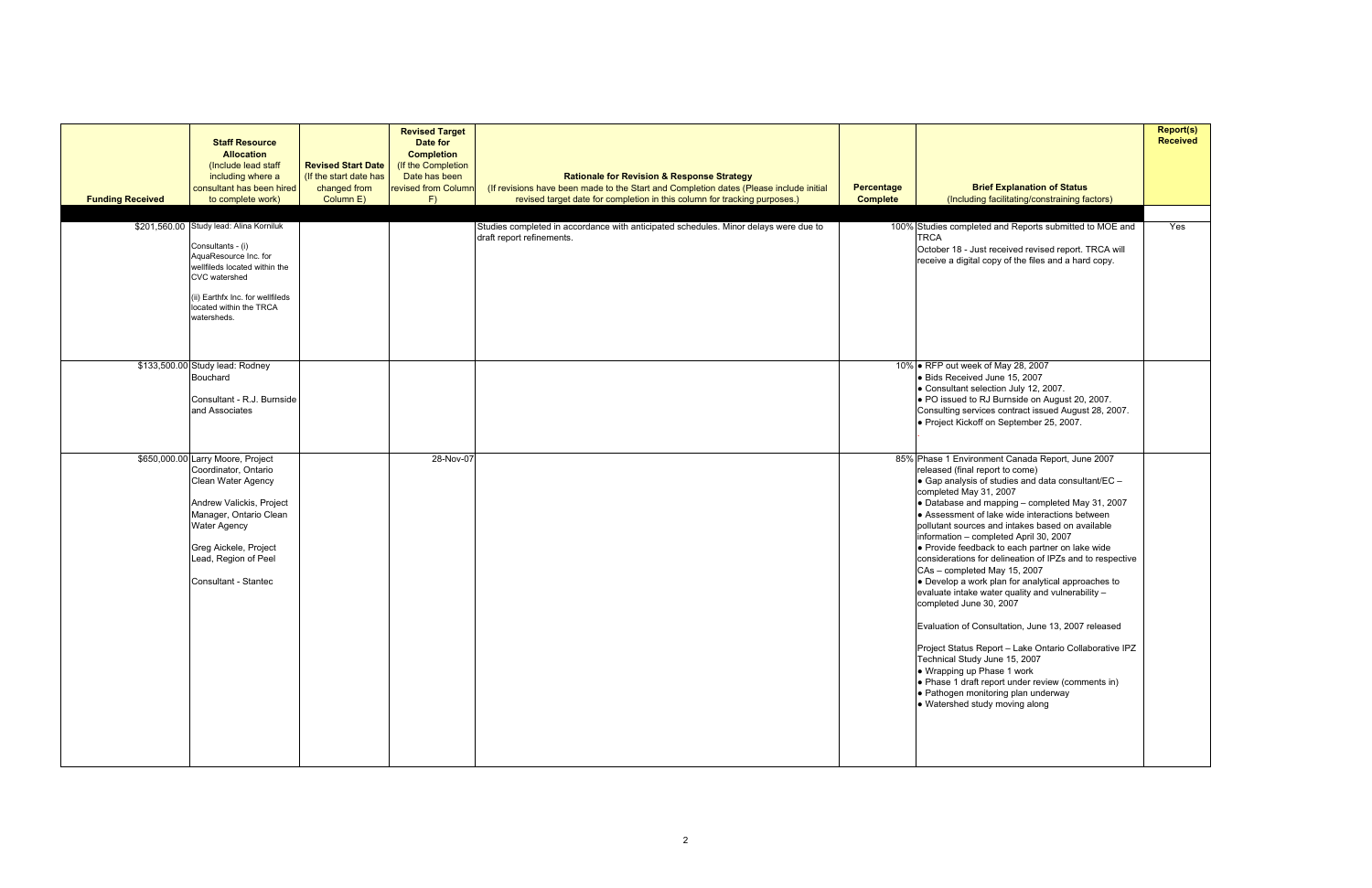| <b>Regional Municipality of Peel (Collaborative)</b><br>(in partnership with Town of Cobourg, Regional<br>Municipality of Durham, Regional Municipality of Halton,<br>City of Hamilton, Regional Municipality of Niagara,<br>Town of Port Hope, County of Prince Edward, City of<br>Toronto. Regional Municipality of York, CTC Source<br>Protection Region, Halton-Hamilton Source Protection<br>Region, Niagara Peninsula Conservation Authority,<br>Trent Conservation Coalition Source Protection Region, and intakes to understand water quality variability<br>Quinte Conservation; and in cooperation with:<br>Environment Canada National Water Research<br>Institute; Department of Fisheries and Oceans; Ontario<br>Ministry of the Environment, Central Region and<br>Environmental Monitoring and Reporting Branch;<br>Ontario Clean Water Agency; Ontario Water Works<br>Research Consortium; Western Lake Ontario Water<br>and Wastewater Group; Regional Public Works<br>Commissioners; Ontario Power Generation) | Phase 2 Funding April 2007 - March 31, 2008<br>• Refinement of the preliminary IPZs (if necessary) - Stantec<br>Analysis/inventory of key intake threats and risk assessment<br>(MOE modules 5 & 6)<br>• Collect data to address gaps (early spring/fall) - Stantec<br>↓ Identify and map current locations of all direct discharges to<br>the intakes<br>Analyze data on water quality from rivers/streams, open lake<br>● Use three dimensional modelling to identify intake protection<br>zones<br>Finalize pathogen plan and implement if approved | 7 reports will be produced for:<br>Cobourg<br>Durham<br>Hamilton-Halton<br><b>Prince Edward County</b><br>Peel<br>Port Hope<br>Toronto | Lake Ontario       | Nov-07   | 1-Dec-08      |
|----------------------------------------------------------------------------------------------------------------------------------------------------------------------------------------------------------------------------------------------------------------------------------------------------------------------------------------------------------------------------------------------------------------------------------------------------------------------------------------------------------------------------------------------------------------------------------------------------------------------------------------------------------------------------------------------------------------------------------------------------------------------------------------------------------------------------------------------------------------------------------------------------------------------------------------------------------------------------------------------------------------------------------|--------------------------------------------------------------------------------------------------------------------------------------------------------------------------------------------------------------------------------------------------------------------------------------------------------------------------------------------------------------------------------------------------------------------------------------------------------------------------------------------------------------------------------------------------------|----------------------------------------------------------------------------------------------------------------------------------------|--------------------|----------|---------------|
| <b>Region of Halton</b><br>(partnered with Credit Valley Conservation)                                                                                                                                                                                                                                                                                                                                                                                                                                                                                                                                                                                                                                                                                                                                                                                                                                                                                                                                                           | Phase 2 April 2007 - March 31, 2008<br>• TOT, SWAT analyses<br>• Vulnerability scoring & mapping<br>• Sensitivity / uncertainty assessment                                                                                                                                                                                                                                                                                                                                                                                                             | Well Field Vulnerability Assessment-Source Protection<br>Technical Studies, Regional Municipality of Halton                            | <b>CVC</b>         | Apr-07   | 31-Jan-08     |
|                                                                                                                                                                                                                                                                                                                                                                                                                                                                                                                                                                                                                                                                                                                                                                                                                                                                                                                                                                                                                                  | 2 studies to be completed overall                                                                                                                                                                                                                                                                                                                                                                                                                                                                                                                      |                                                                                                                                        |                    |          |               |
| <b>York Region</b>                                                                                                                                                                                                                                                                                                                                                                                                                                                                                                                                                                                                                                                                                                                                                                                                                                                                                                                                                                                                               | Phase 1 April 2006 - March 31, 2007<br>Study 1<br>• Modelling work on capture zones - Vulnerability analysis and<br>scoring of wellhead protection areas                                                                                                                                                                                                                                                                                                                                                                                               | Vulnerability Analysis and Scoring of Wellhead Protection Areas York Region                                                            |                    | Aug-06   | Apr-07        |
|                                                                                                                                                                                                                                                                                                                                                                                                                                                                                                                                                                                                                                                                                                                                                                                                                                                                                                                                                                                                                                  | Study 2<br>Geochemistry Assessment - Water quality characterization<br>study and issues identification                                                                                                                                                                                                                                                                                                                                                                                                                                                 | Water Quality Characterization and Issues Identification                                                                               | <b>York Region</b> | Aug-06   | Sep-07        |
| <b>York Region</b><br>(partnered with Lake Simcoe Region CA, Toronto and                                                                                                                                                                                                                                                                                                                                                                                                                                                                                                                                                                                                                                                                                                                                                                                                                                                                                                                                                         | Phase 2 April 2007 - March 31, 2008<br>Study 1<br>• Inventory and Evaluation of threats and issues                                                                                                                                                                                                                                                                                                                                                                                                                                                     | Issues Evaluation and Threats Inventory in Wellhead<br><b>Protection Areas</b>                                                         | <b>York Region</b> | Jun-07   | May-08        |
| Region CA)                                                                                                                                                                                                                                                                                                                                                                                                                                                                                                                                                                                                                                                                                                                                                                                                                                                                                                                                                                                                                       | Study 2<br>• Water quality risk assessment                                                                                                                                                                                                                                                                                                                                                                                                                                                                                                             | Tier 1 Water Quality Risk Assessment of Groundwater Supply<br>Systems                                                                  | <b>York Region</b> | $Jun-07$ | <b>Jun-08</b> |
| <b>Town of Erin</b>                                                                                                                                                                                                                                                                                                                                                                                                                                                                                                                                                                                                                                                                                                                                                                                                                                                                                                                                                                                                              | Phase 1 April 2006 - March 31, 2007<br>• TOT Analyses<br>• SWAT analyses & mapping<br>· Issues identification                                                                                                                                                                                                                                                                                                                                                                                                                                          | Threats Inventory and Issues Evaluation Within Wellhead<br>Protection Areas, Town of Erin                                              | Town of Erin       | May-06   | 31-Mar-07     |

| Nov-07   | $1-Dec-08$ |
|----------|------------|
| Apr-07   | 31-Jan-08  |
|          | Apr-07     |
| Aug-06   |            |
|          |            |
| Aug-06   | Sep-07     |
| $Jun-07$ | May-08     |
| $Jun-07$ | $Jun-08$   |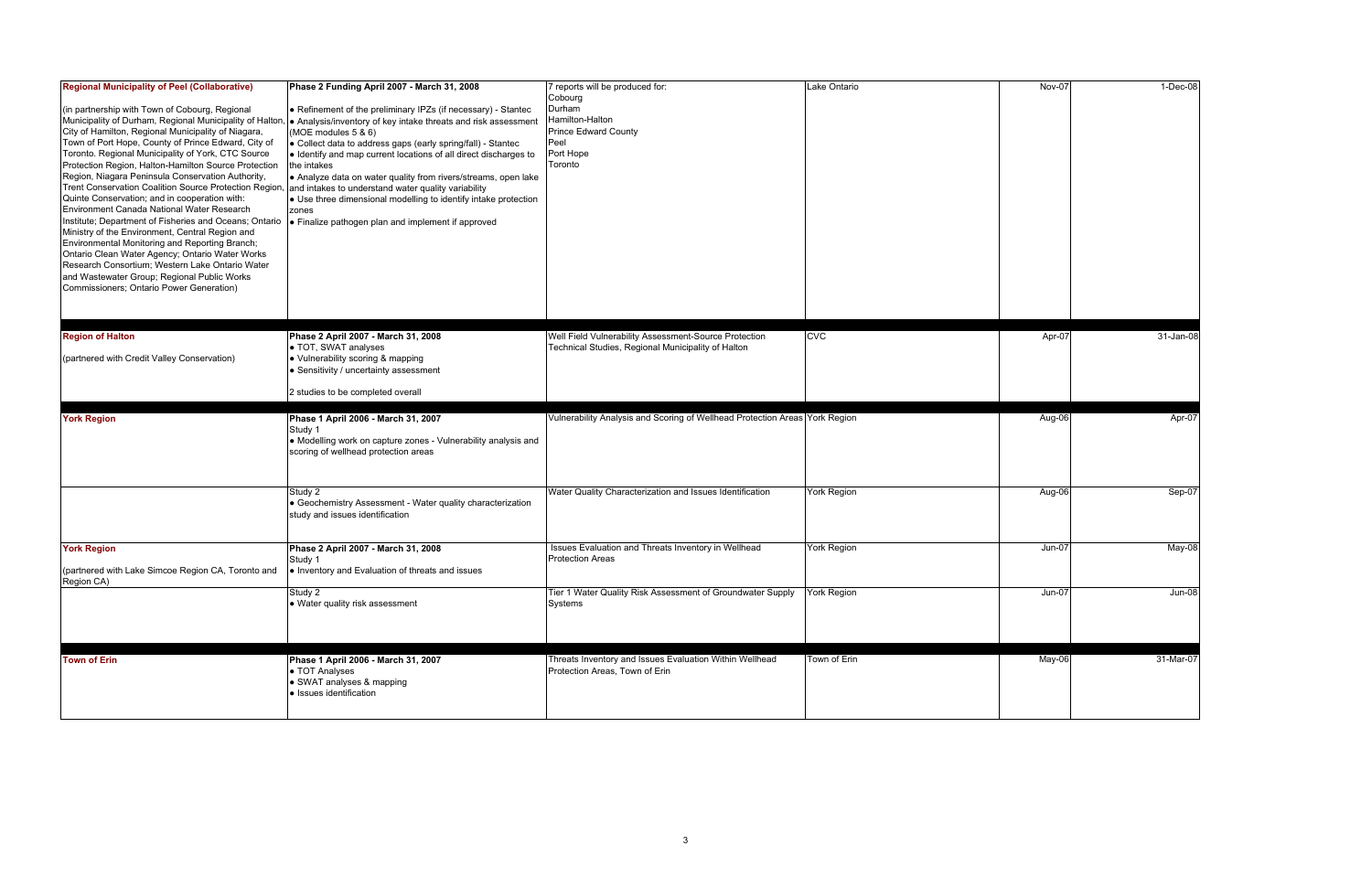| \$2,195,000 Larry Moore, Project<br>Coordinator, Ontario<br>Clean Water Agency<br>Andrew Valickis, Project<br>Manager, Ontario Clean<br><b>Water Agency</b><br>Greg Aickele, Project<br>Lead, Region of Peel<br>Consultant - Stantec |                                                             |                                                                                                                                                                             | 0% Finalizing workplans (August 2007)                                                                                                                                                                                          |
|--------------------------------------------------------------------------------------------------------------------------------------------------------------------------------------------------------------------------------------|-------------------------------------------------------------|-----------------------------------------------------------------------------------------------------------------------------------------------------------------------------|--------------------------------------------------------------------------------------------------------------------------------------------------------------------------------------------------------------------------------|
| \$80,395.00 Study Lead - Sudhakar<br>Kurli<br>Consultant -<br>AquaResource                                                                                                                                                           |                                                             |                                                                                                                                                                             | 30% All the relevant well logs were submitted for refinin<br>MODEL.<br>SWAT analysis is being completed.<br>Vulnerability/Sensitivity assessment is under<br>completion.<br>Draft report is expected by the end of October 200 |
| \$100,000.00 Study Lead - Lina Ariza<br>Consultant - MacViro                                                                                                                                                                         |                                                             | Nov-07 Start and completion dates (revised target) as per Agreement with MOE                                                                                                | 95% Revisions to draft report currently underway. York<br>Region intents to meet with MOE staff prior to fina<br>this study to discuss results and concerns around<br>implementation.                                          |
| \$100,000.00 Study Lead - Lina Ariza<br>Consultants - Earth and<br>Azimuth Environmental<br>Inc.                                                                                                                                     | Sep-07 Start and completion dates as per Agreement with MOE |                                                                                                                                                                             | 100% Report complete.                                                                                                                                                                                                          |
| \$140,993.00 Study Lead - Lina Ariza<br>Consultants - Jacques<br>Whitford                                                                                                                                                            | May-08 Start and completion dates as per Agreement with MOE |                                                                                                                                                                             | 10% Detailed work plan submitted to MOE as per<br>Agreement. Currently working on updating the thre<br>inventory in WHPAs                                                                                                      |
| see above Municipal staff - Lina Ariza<br>Consultants - Jacques<br>Whitford                                                                                                                                                          | Jun-08 Start and completion dates as per Agreement with MOE |                                                                                                                                                                             | 5% Detailed work plan submitted to MOE as per<br>Agreement. Technical work to start once Vulnerab<br>Analysis and threats inventory are completed.                                                                             |
| \$16,940.00 Study Lead - Lisa Hass,<br>Town Manager<br>Consultant - Blackport<br>Hydrogeology Inc.                                                                                                                                   |                                                             | Oct-07 Draft was completed in February 2007, report needs to be finalized incorporating new<br>information since April 2007, final report will be submitted in October 2007 | 95% Draft complete, some new information that was no<br>included in the original draft is being incorporated<br>the final report so the report will be complimentary<br>no discrepancies) with the Phase 2 work                |

| 0% Finalizing workplans (August 2007)                                                                                                                                                                                                 |  |
|---------------------------------------------------------------------------------------------------------------------------------------------------------------------------------------------------------------------------------------|--|
| 30% All the relevant well logs were submitted for refining the<br>MODEL.<br>SWAT analysis is being completed.<br>Vulnerability/Sensitivity assessment is under<br>completion.<br>Draft report is expected by the end of October 2007. |  |
| 95% Revisions to draft report currently underway. York<br>Region intents to meet with MOE staff prior to finalizing<br>this study to discuss results and concerns around<br>implementation.                                           |  |
| 00% Report complete.                                                                                                                                                                                                                  |  |
| 10% Detailed work plan submitted to MOE as per<br>Agreement. Currently working on updating the threats<br>inventory in WHPAs                                                                                                          |  |
| 5% Detailed work plan submitted to MOE as per<br>Agreement. Technical work to start once Vulnerability<br>Analysis and threats inventory are completed.                                                                               |  |
| 95% Draft complete, some new information that was not<br>included in the original draft is being incorporated into<br>the final report so the report will be complimentary (i.e.<br>no discrepancies) with the Phase 2 work           |  |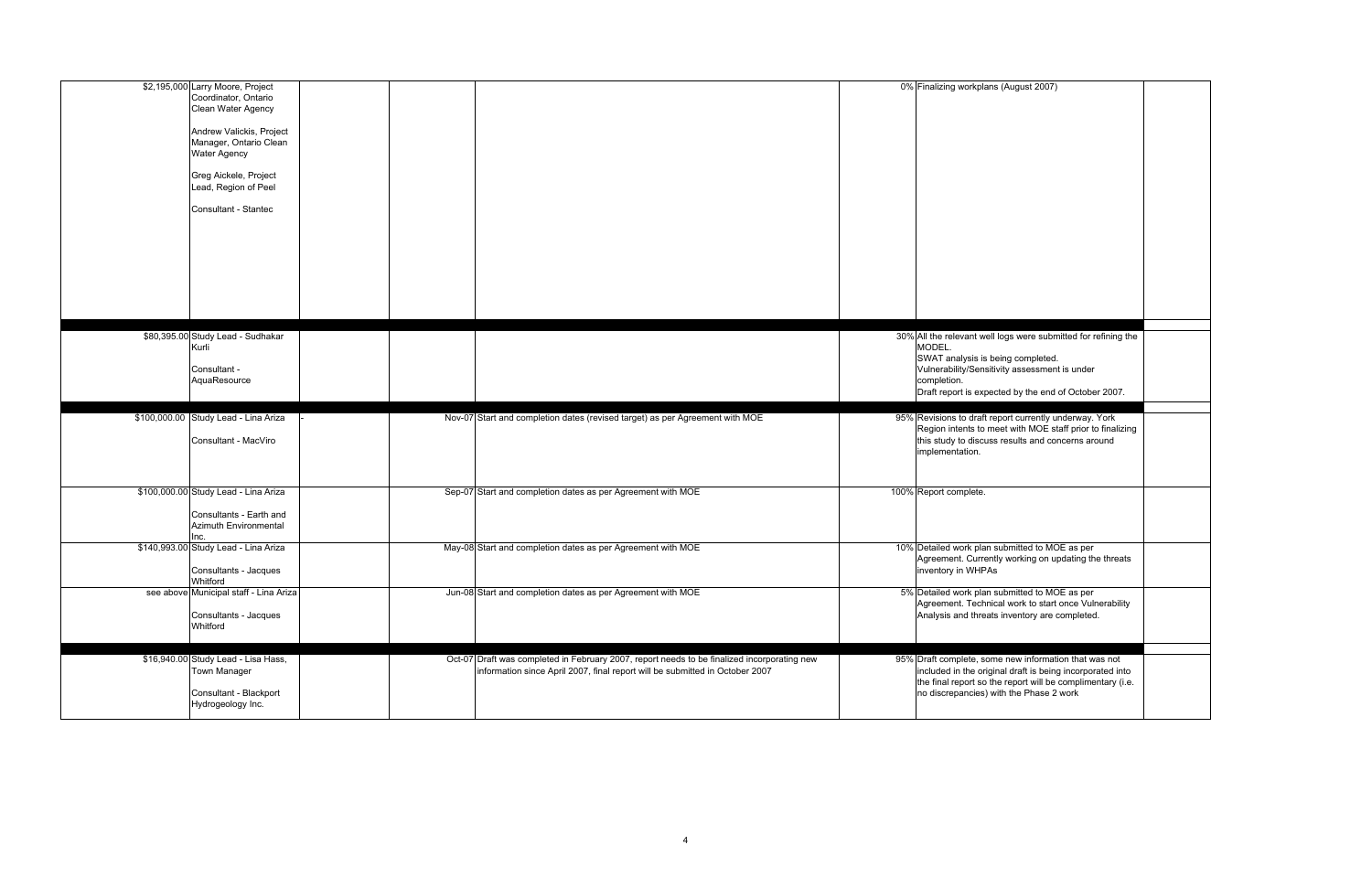| Town of Erin (lead CVC)                                  | Phase 2 April 2006 - March 31, 2008<br>• Vulnerability scoring & mapping<br>• Threats inventory, evaluation<br>· Identify contaminants, Hazard rating<br>· Issues evaluation; risk assessments                                                                                                                                                                                                                                                                                                                                                                                                                                                                                                                             | Source Protection Technical Studies, Erin and Hillsburgh Water Town of Erin<br>Supply Systems, Town of Erin |                     | May-07 | 28-Feb-08 |
|----------------------------------------------------------|----------------------------------------------------------------------------------------------------------------------------------------------------------------------------------------------------------------------------------------------------------------------------------------------------------------------------------------------------------------------------------------------------------------------------------------------------------------------------------------------------------------------------------------------------------------------------------------------------------------------------------------------------------------------------------------------------------------------------|-------------------------------------------------------------------------------------------------------------|---------------------|--------|-----------|
| <b>Town of Mono</b>                                      | Phase 1 April 2006 - March 31, 2007<br>. Focus on WHPA delineation for the new Island Lake well and<br>the new Cardinal Woods well.<br>. In addition, threats assessments completed for all WHPAs in<br><b>CVC</b><br>Description of Technical Study:<br>• Addition of pathogen security/prohibition zone in WHPA<br>• Updating ISI mapping<br>• Development of AVI index<br>• Assignment of vulnerability zones in WHPA<br>• Completion of a threats inventory<br>• Issues evaluation<br>• Development of list of preferential pathways                                                                                                                                                                                   | Threats Assessment, Town of Mono, March 2007                                                                | Town of Mono        | Aug-06 | 31-Mar-07 |
| <b>Region of Durham</b>                                  | Phase 1 April 2006 - March 31, 2007<br>• Assess aquifer vulnerabilities for the Uxville and Uxbridge<br>municipal water supplies using isotopic indicators                                                                                                                                                                                                                                                                                                                                                                                                                                                                                                                                                                 | Source Water Protection, Isotope Sampling and Analysis,<br>Uxville & Uxbridge Municipal Supply Wells        | <b>Uxville</b>      | Apr-06 | 31-Jan-07 |
| Town of Orangeville (Tier 3 Water Budget Pilot<br>Study) | <b>MNR Funded</b><br>• Estimate the quantity of water flowing through the watershed<br>• Understand the pertinent processes and pathways water flows<br>in the watershed<br>• Assess the sustainability of water supply sources from a<br>quantity perspective<br>More specifically:<br>• Summary of Orangeville water supply infrastructure<br>• Analysis of existing baseflow, hydrological, and<br>hydrogeological, monitoring data<br>· Preliminary recommendation and assessment of exposure<br>targets<br>. Water use threat inventory database and study database<br>· Geological/hydrogeological conceptual model<br>• Groundwater model development and calibration<br>• Preliminary results of scenario analysis | Tier 3 Water Quantity Risk Assessment                                                                       | Town of Orangeville |        | 31-Mar-08 |

| May-07 | 28-Feb-08 |
|--------|-----------|
| Aug-06 | 31-Mar-07 |
| Apr-06 | 31-Jan-07 |
|        | 31-Mar-08 |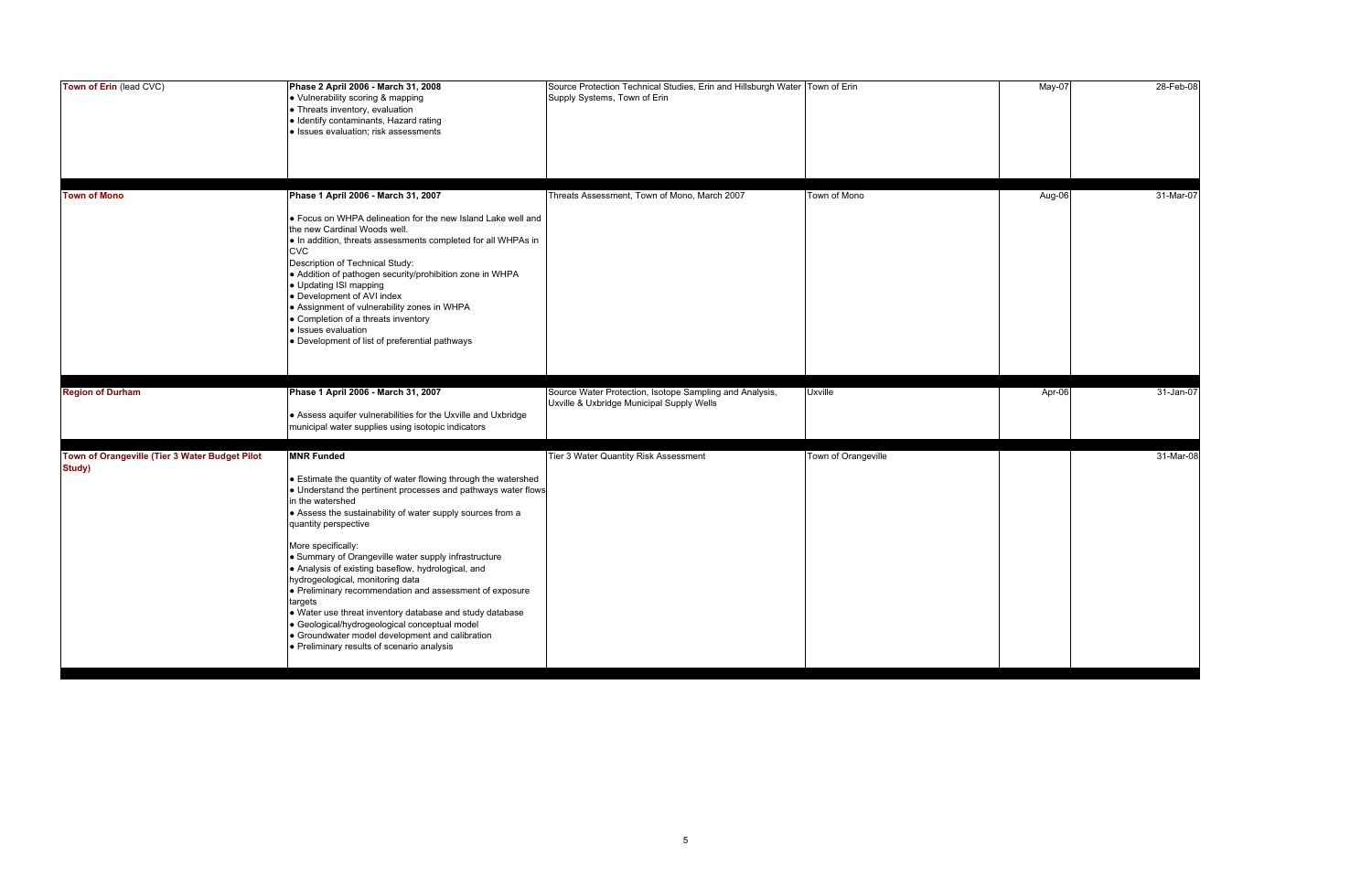| \$23,500 Study Lead - Kerry<br>Mulchansingh, CVC              |           |  | 25-30% Work in progress.                    |  |
|---------------------------------------------------------------|-----------|--|---------------------------------------------|--|
|                                                               |           |  |                                             |  |
|                                                               |           |  |                                             |  |
| Consultant - Blackport                                        |           |  |                                             |  |
| Hydrogeology Inc.                                             |           |  |                                             |  |
|                                                               |           |  |                                             |  |
|                                                               |           |  |                                             |  |
|                                                               |           |  |                                             |  |
|                                                               |           |  |                                             |  |
|                                                               |           |  |                                             |  |
|                                                               |           |  | 100% Study complete. Sending report to CTC. |  |
| \$82,200.00 Study Lead - Mark Early,<br>Planner, Town of Mono |           |  |                                             |  |
|                                                               |           |  |                                             |  |
|                                                               |           |  |                                             |  |
| Consultant - R.J.                                             |           |  |                                             |  |
| Burnside & Associates                                         |           |  |                                             |  |
| (Dwight Smikle)                                               |           |  |                                             |  |
|                                                               |           |  |                                             |  |
|                                                               |           |  |                                             |  |
|                                                               |           |  |                                             |  |
|                                                               |           |  |                                             |  |
|                                                               |           |  |                                             |  |
|                                                               |           |  |                                             |  |
|                                                               |           |  |                                             |  |
|                                                               |           |  |                                             |  |
|                                                               |           |  |                                             |  |
|                                                               |           |  |                                             |  |
|                                                               |           |  |                                             |  |
|                                                               |           |  |                                             |  |
|                                                               |           |  |                                             |  |
|                                                               |           |  |                                             |  |
| \$10,200.00 Study Lead - Beata Golas                          | 31-Mar-07 |  | 100% Report complete.                       |  |
|                                                               |           |  |                                             |  |
|                                                               |           |  |                                             |  |
| Consultant - Gartner Lee                                      |           |  |                                             |  |
|                                                               |           |  |                                             |  |
|                                                               |           |  |                                             |  |
|                                                               |           |  |                                             |  |
|                                                               |           |  |                                             |  |
|                                                               |           |  |                                             |  |
|                                                               |           |  |                                             |  |
|                                                               |           |  |                                             |  |
|                                                               |           |  |                                             |  |
|                                                               |           |  |                                             |  |
|                                                               |           |  |                                             |  |
|                                                               |           |  |                                             |  |
|                                                               |           |  |                                             |  |
|                                                               |           |  |                                             |  |
|                                                               |           |  |                                             |  |
|                                                               |           |  |                                             |  |
|                                                               |           |  |                                             |  |
|                                                               |           |  |                                             |  |
|                                                               |           |  |                                             |  |
|                                                               |           |  |                                             |  |
|                                                               |           |  |                                             |  |
|                                                               |           |  |                                             |  |
|                                                               |           |  |                                             |  |
|                                                               |           |  |                                             |  |
|                                                               |           |  |                                             |  |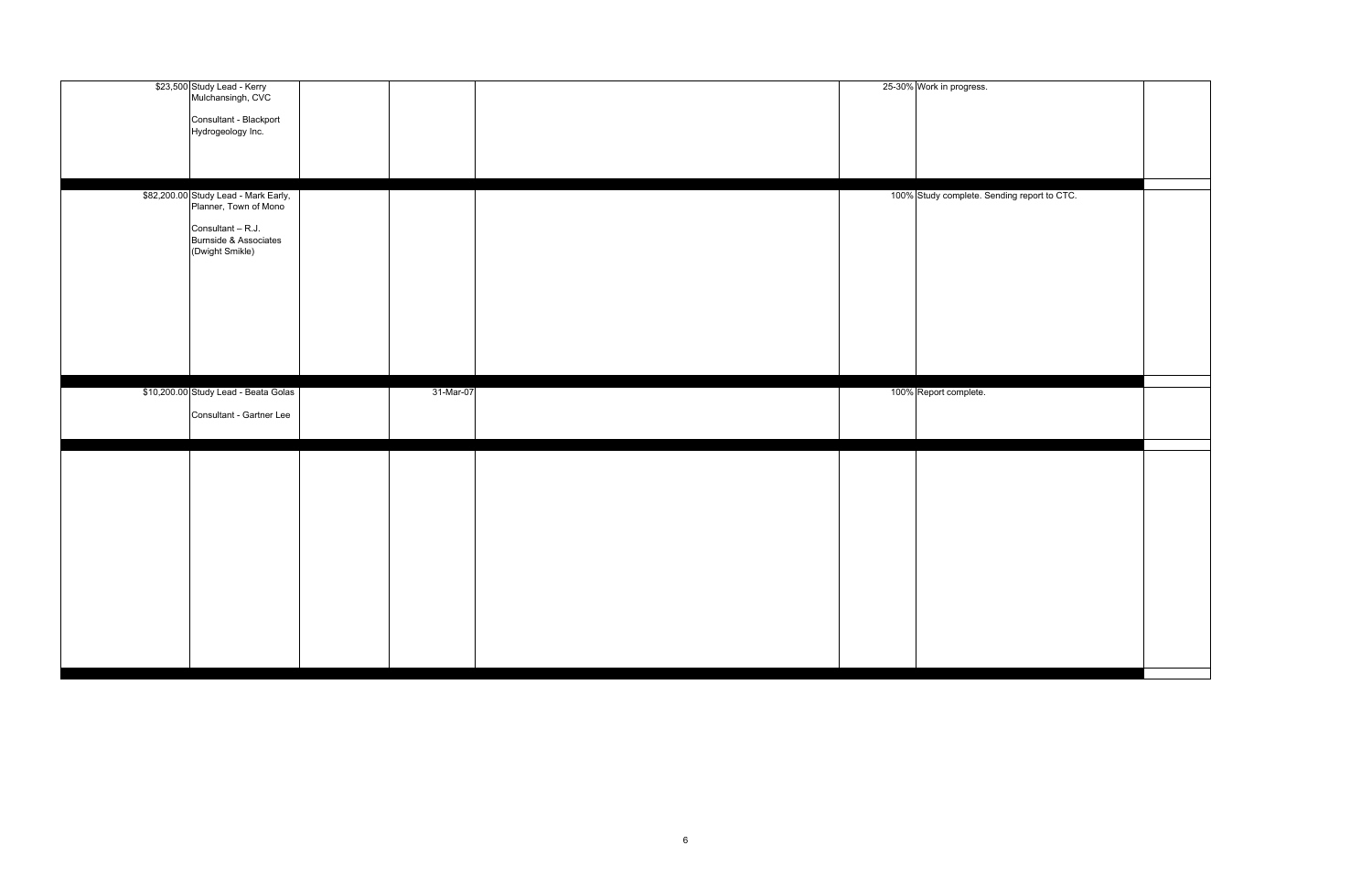| Town of Orangeville, Town of Mono                                                                                                                                                                                                                                                                                                          | Town of Orangeville<br>General - assessment of susceptibility of aquifers to<br>contamination, threats, preferential pathways inventory, and risk<br>assessment<br>• SWAT analyses<br>• Vulnerability scoring & mapping<br>• Threats inventory, evaluation<br>. I.D. contaminants, Hazard rating<br>· Issues I.D., evaluation; risk assessments<br>• Development of list of preferential pathways<br>Town of Mono<br>• Hazard rating, risk assessments                                                                                                                                                                                                                                                                                                                                                                                                                                                                                                                                                                                                                                                            | <b>Water Quality Risk Assessment</b> | Town of Orangeville, Town of Mono                                                                       | May-07   | 31-Mar-08 |
|--------------------------------------------------------------------------------------------------------------------------------------------------------------------------------------------------------------------------------------------------------------------------------------------------------------------------------------------|-------------------------------------------------------------------------------------------------------------------------------------------------------------------------------------------------------------------------------------------------------------------------------------------------------------------------------------------------------------------------------------------------------------------------------------------------------------------------------------------------------------------------------------------------------------------------------------------------------------------------------------------------------------------------------------------------------------------------------------------------------------------------------------------------------------------------------------------------------------------------------------------------------------------------------------------------------------------------------------------------------------------------------------------------------------------------------------------------------------------|--------------------------------------|---------------------------------------------------------------------------------------------------------|----------|-----------|
| Nottawasaga Valley CA (Lead)<br>(in partnership with Town of Orangeville, Town of<br>Shelburne, Town of Mono, Town of Erin, Township of<br>East Garafraxa, Township of Amaranth, East Luther-<br>Grand Valley, Melancthon, Mulmur, Conservation<br>Ontario, MOE, MNR, MMAH, Lake Erie SPR, South<br>Georgian Bay-Lake Simcoe SPR, CTC SPR) | Phase 1-3 January 2007 - December 31, 2007<br>Investigate technical and communications challenges of<br>municipalities dealing with cross-boundary issues with regards<br>to SWP<br>• Technical Study<br>Complete geological cross-sections and flux calculations across<br>SPR boundaries to assess the status and challenges for<br>understanding of groundwater systems across regional<br>boundaries (include interpretation of geological cross sections,<br>groundwater divides, and balancing of fluxes across watershed<br>boundaries). Discuss and document challenges of and develop<br>recommendations to address technical capacity issues within a<br>municipality with regards to the implementation of multiple SWP<br>plans.<br>• Communications Tool<br>Discuss and document challenges of and develop<br>recommendations for implementing multiple source protection<br>plans within a single municipality<br>Discuss and document for each SPR the challenges associated<br>with the regions' varying approaches to communications and<br>develop recommended approaches to address challenges | Dufferin Headwaters Pilot Study      | Town of Orangeville, Town of Mono, Town of<br>Erin, Township of East Garafraxa, Township of<br>Amaranth | $Jan-07$ | Dec-07    |
|                                                                                                                                                                                                                                                                                                                                            |                                                                                                                                                                                                                                                                                                                                                                                                                                                                                                                                                                                                                                                                                                                                                                                                                                                                                                                                                                                                                                                                                                                   |                                      |                                                                                                         |          |           |

| May-07 | 31-Mar-08 |
|--------|-----------|
|        |           |
|        |           |
|        |           |
|        |           |
|        |           |
|        |           |
|        |           |
|        |           |
|        |           |
| Jan-07 | Dec-07    |
|        |           |
|        |           |
|        |           |
|        |           |
|        |           |
|        |           |
|        |           |
|        |           |
|        |           |
|        |           |
|        |           |
|        |           |
|        |           |
|        |           |
|        |           |
|        |           |
|        |           |
|        |           |
|        |           |
|        |           |
|        |           |
|        |           |
|        |           |
|        |           |
|        |           |
|        |           |
|        |           |
|        |           |
|        |           |